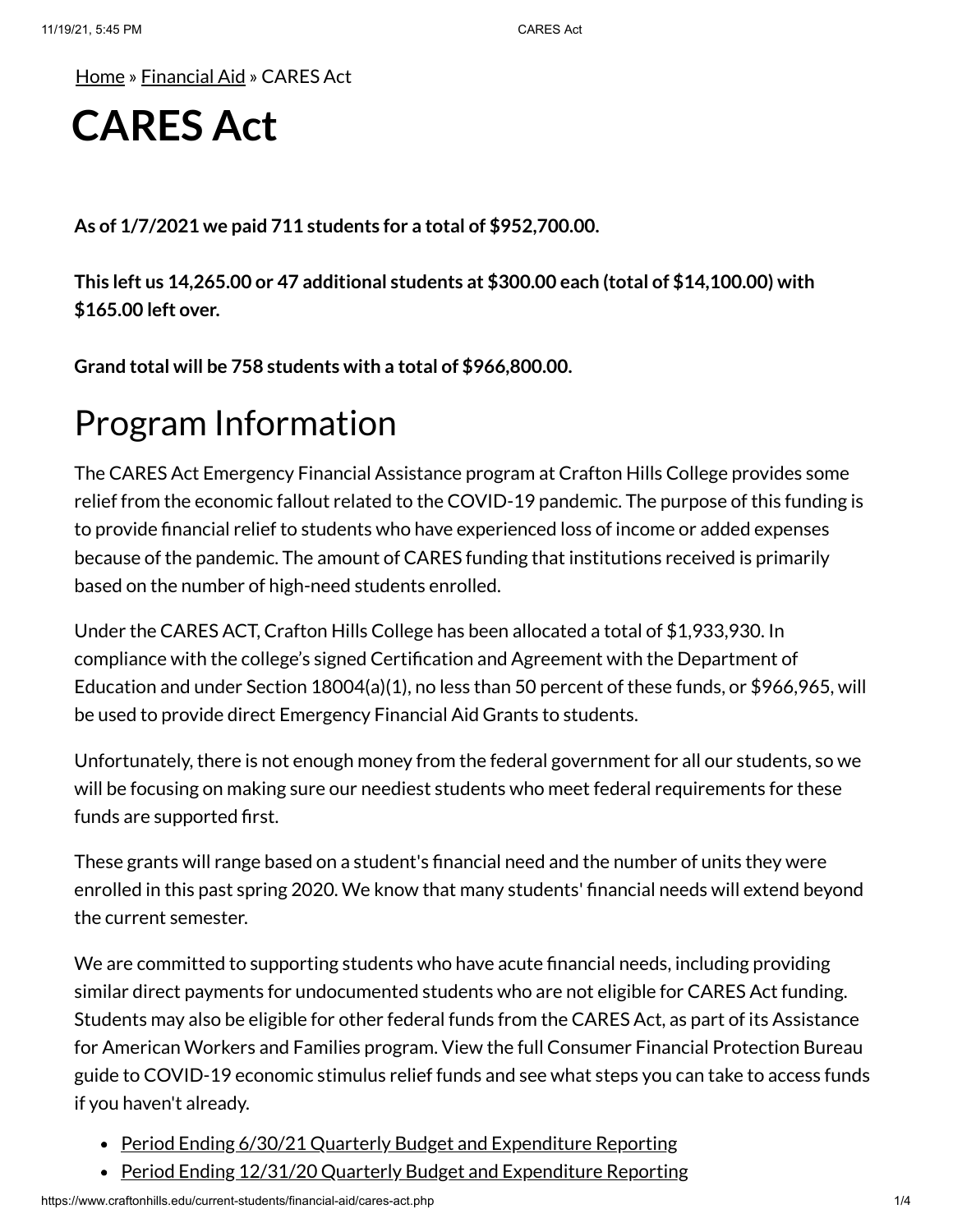- Period Ending 9/30/20 Quarterly Budget [and Expenditure](https://www.craftonhills.edu/current-students/financial-aid/documents/chc-heerf-quarterly-reporting-v1319-30-2020.pdf) Reporting
- Period Ending 3/31/21 Quarterly Budget [and Expenditure](https://www.craftonhills.edu/current-students/financial-aid/documents/chc-heerf-quarterly-reporting-v131-033121a.pdf) Reporting
- Period Ending 9/30/21 Quarterly Budget [and Expenditure](https://www.craftonhills.edu/current-students/financial-aid/documents/chc-arp-heerf-iii-quarterly-reporting-09-30-21.pdf) Reporting

### Student Eligibility

Federal regulations require schools to confirm that a student receiving any CARES Act meets the following requirements:

- 1. Students must have been enrolled in classes in the spring 2020 semester on March 13th, 2020.
- 2. Students must be eligible to receive federal financial aid and must:
	- Be a US Citizen or an eligible non-citizen
	- Have a valid Social Security number
	- Registered with the Selective Service, if you are a male (you must register between the ages of 18 and 25)
	- Not be in default on a federal student loan
	- Not owe money on a federal student grant
	- Have a cumulative grade point average (GPA) of 2.00 or higher and 67% completion rate
	- Have a high school diploma or GED
	- Be enrolled in a Programs leading to a degree or certificate

How much emergency grant money will a student receive?

Grant amounts vary by student based on the number of units that a student was enrolled in as of March 13, 2020.

- $\bullet$  \$600 enrolled in 0.5 to 5.5 units (Less than half-time)
- $\bullet$  \$1,000 enrolled in 6 to 8.5 units (Half-Time).
- \$1,400 enrolled in 9 to 11.5 units (More than half time).
- \$1,700 enrolled in 12 or more units (Full Time).

## Distribution of CARES Act Emergency Relief Grant

All correspondence will be sent to your SBCCD email account, make sure to check it on a regular basis. The Office of Financial Aid is working diligently to disburse HEERF emergency financial aid grants to eligible students as quickly and efficiently as possible.

Funds will be awarded automatically to eligible students and disbursed through Bank Mobile.

#### **[Financial](https://www.craftonhills.edu/current-students/financial-aid/index.php) Aid**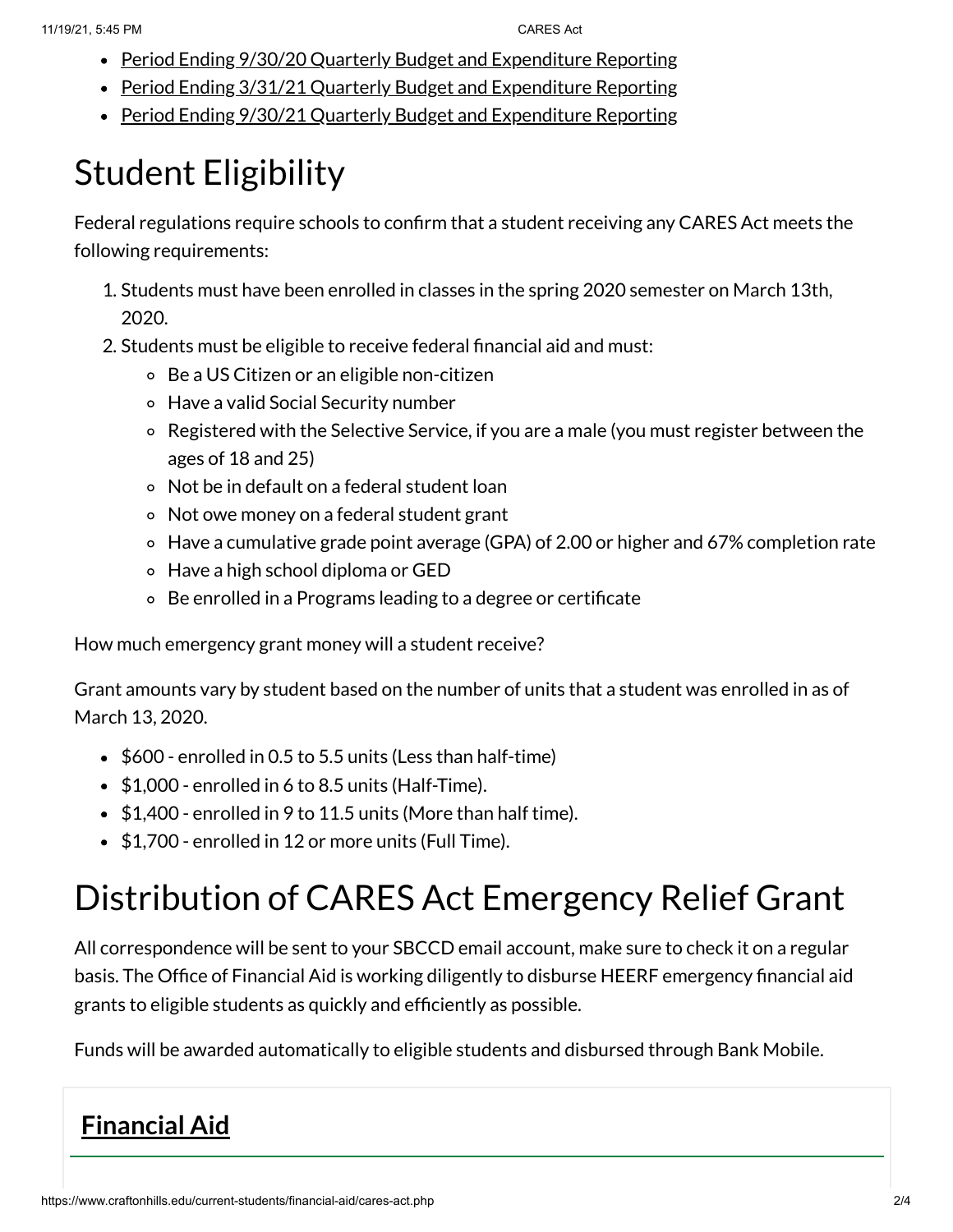| <b>Online Services</b>                                  |
|---------------------------------------------------------|
| <b>CARES Act</b>                                        |
| <b>Apply for Financial Aid</b>                          |
| <b>California Dream Act</b>                             |
| <b>CA Promise Grant Fee Waiver (BOG) Changes</b>        |
| <b>CA Promise Grant Fee Waiver (BOG)</b>                |
| 2021-2022 CA Promise Grant Fee Waiver (BOG) Application |
| <b>Scholarships</b>                                     |
| <b>Financial Literacy</b>                               |
| <b>Which Financial Aid Program is for Me?</b>           |
| <b>Satisfactory Academic Progress</b>                   |
| <b>Return of Title IV Funds</b>                         |
| <b>Student Rights and Responsibilities (pdf)</b>        |
| <b>GPA</b>                                              |
| <b>BankMobile</b>                                       |
| <b>Student Financial Aid Handbook (pdf)</b>             |
| <b>Cash Management Contract</b>                         |
| <b>Financial Aid Forms</b>                              |
| <b>Financial Aid Staff</b>                              |